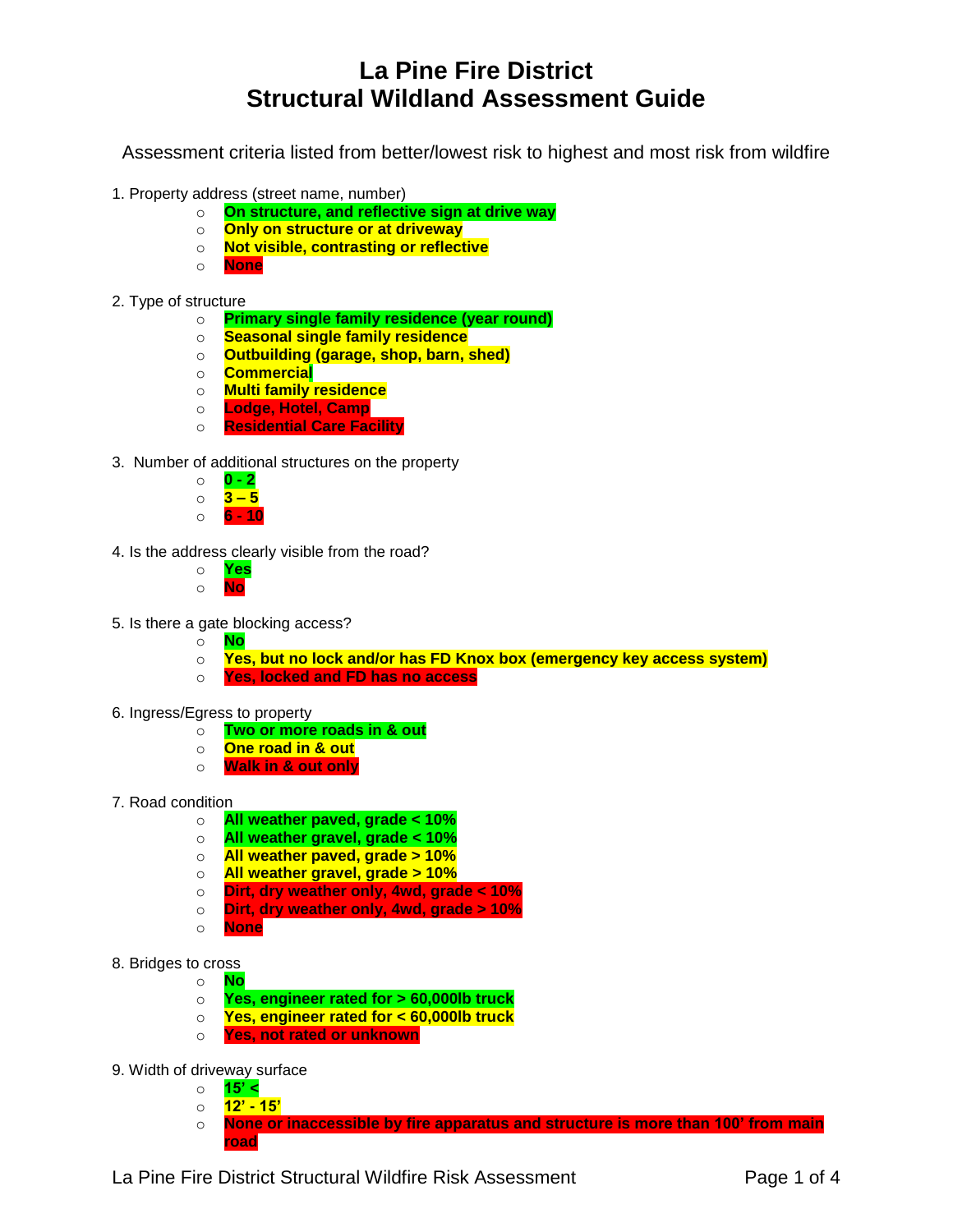- 10. Length of driveway
	- o **Structure within 100' of main road**
	- o **100'- 500'**
	- o **Greater than 500'**
	- o **None or inaccessible by fire apparatus and structure is more than 100' from main road**
- 11. Does driveway have turn-a-round surface (suitable for FD apparatus)
	- o **Yes**
	- o **No**
- 12. Roof Material
	- o **Metal or tile**
		- o **Composition shingles (rated)**
		- o **Non-combustible membrane (rated)**
		- o **Un rated material non-wood**
		- o **Wood shakes or fabric**
- 13. Roof Cleanliness
	- o **NO combustible materials (leaves, pine needles, sticks, moss)**
	- o **Scattered materials < 1/2 inch in depth**
	- o **Accumulated materials, on roof, in valleys and/or gutters**
- 14. Eaves
- o **None**
- o **Boxed or enclosed with plywood, or metal**
- o **Non-boxed or vinyl**
- 15. Vents (attic, roof, gable, under eaves and foundation)
	- o **None**
	- o **Protected w/ wire mesh < 1/8"**
	- o **Protected w/wire mesh 1/8-1/4"**
	- o **Not protected open**
- 16. Exterior walls
	- o **Brick, concreate**
	- o **Metal or non-combustible stucco**
	- o **Cement fiber board siding**
	- o **Log heavy timber**
	- o **Painted/sealed wood siding**
	- o **Vinyl siding, wood shake**
- 17. Decks, Porches, or Balcony
	- o **None**
	- o **Fire resistant material, sheathed in with no storage, no combustibles underneath**
	- o **Wood, sheathed in with no storage, no combustibles underneath**
	- o **Not sheathed in, combustibles underneath either storage or litter**
- 18. Woodpile and other stored combustibles (deck furniture, foam cushions)
	- o **None**
	- o **> 30' from structure**
	- o **< 30' from structure (during wildfire season)**
	- o **Next to or on structure**
- 19. Propane tank
	- o **None or buried**
	- o **Above ground > 10' from structure with no ground fuels around based**
	- o **Above ground < 10' from structure with no ground fuels around based**
	- o **Above ground brush grass and vegetation around base**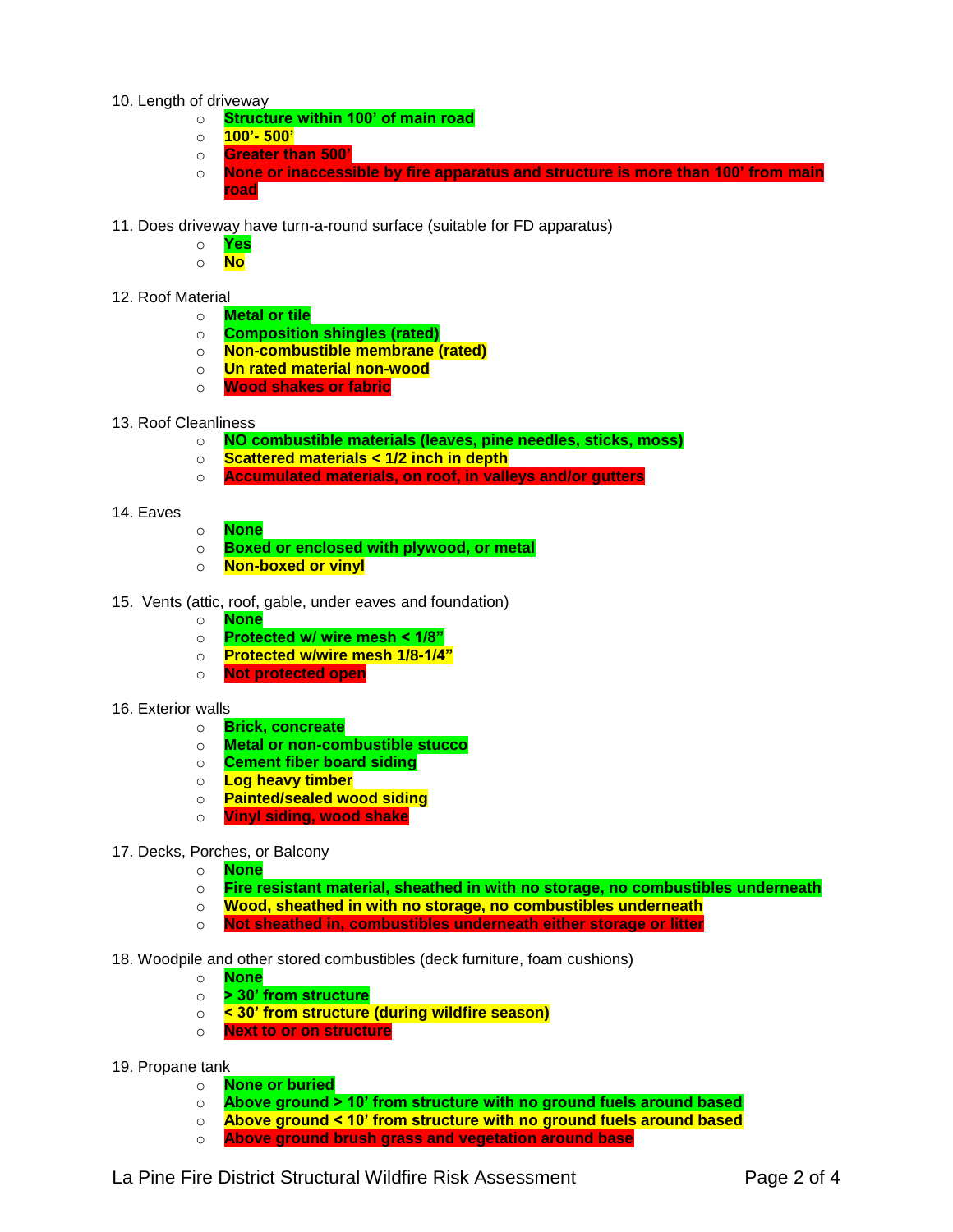- 20. Primary onsite water supply for firefighters
	- o **Pressurized fire hydrant within 250'**
	- o **Pressurized fire hydrant within 250' - 1000'**
	- o **Dry draft hydrant – cistern, pond or stream**
	- o **Accessible swimming pool**
	- o **Other**
	- o **None**
- 21. Zone 1 (< 30') Tree Canopy
	- o **None**
	- o **Green aspen or willow**
	- o **Ponderosa separated, thinned so individual tree canopies don't touch**
	- o **Lodge pole separated, thinned so individual tree canopies don't touch**
	- o **Tree canopy touching the structure**
	- o **Continuous**

## 22. Zone 1 (<30') Ladder Fuels

- o **None**
- o **Branches trimmed 6-10', no brush**
- o **Scattered brush and branches to the ground**
- o **Abundant, juniper next to structure or in zone**
- 23. Zone 1 (<30') Surface Vegetation
	- o **None (dirt, stone, gravel, pavement)**
	- o **Irrigated lawn**
	- o **Wild native bunch grass with no other accumulation**
	- o **Uncut dry grass, weeds, bark mulch, leaf litter and accumulated pine needles**
	- o **Brush, juniper, and dead down woody material**
- 24. Zone 2 (30'- 100') Tree Canopy
	- o **None**
	- o **Green aspen or willow**
	- o **Ponderosa separated, thinned so individual tree canopies don't touch**
	- o **Lodge pole separated, thinned so individual tree canopies don't touch**
	- o **Continuous**
- 25. Zone 2 (30'-100') Ladder Fuels
	- o **None**
	- o **Branches trimmed 6-10' no brush**
	- o **Scattered brush and branches to the ground**
	- o **Abundant**
- 26. Zone 2 (30'-100') Surface Vegetation
	- o **None (dirt, stone, gravel, pavement)**
	- o **Irrigated**
	- o **Wild native bunch grass with no other accumulation**
	- o **Uncut dry grass, weeds, some brush**
	- o **Brush, juniper, and dead down woody material**

27. Is there a continuous fire path to the structure from the wildland fuels? (i.e. Bark mulch up next to any part of the structure)

- o **No** o **Yes**
- 28. Is the structure in a canyon, gully, saddle or chute?
	- o **No** o **Yes**

La Pine Fire District Structural Wildfire Risk Assessment Fage 3 of 4